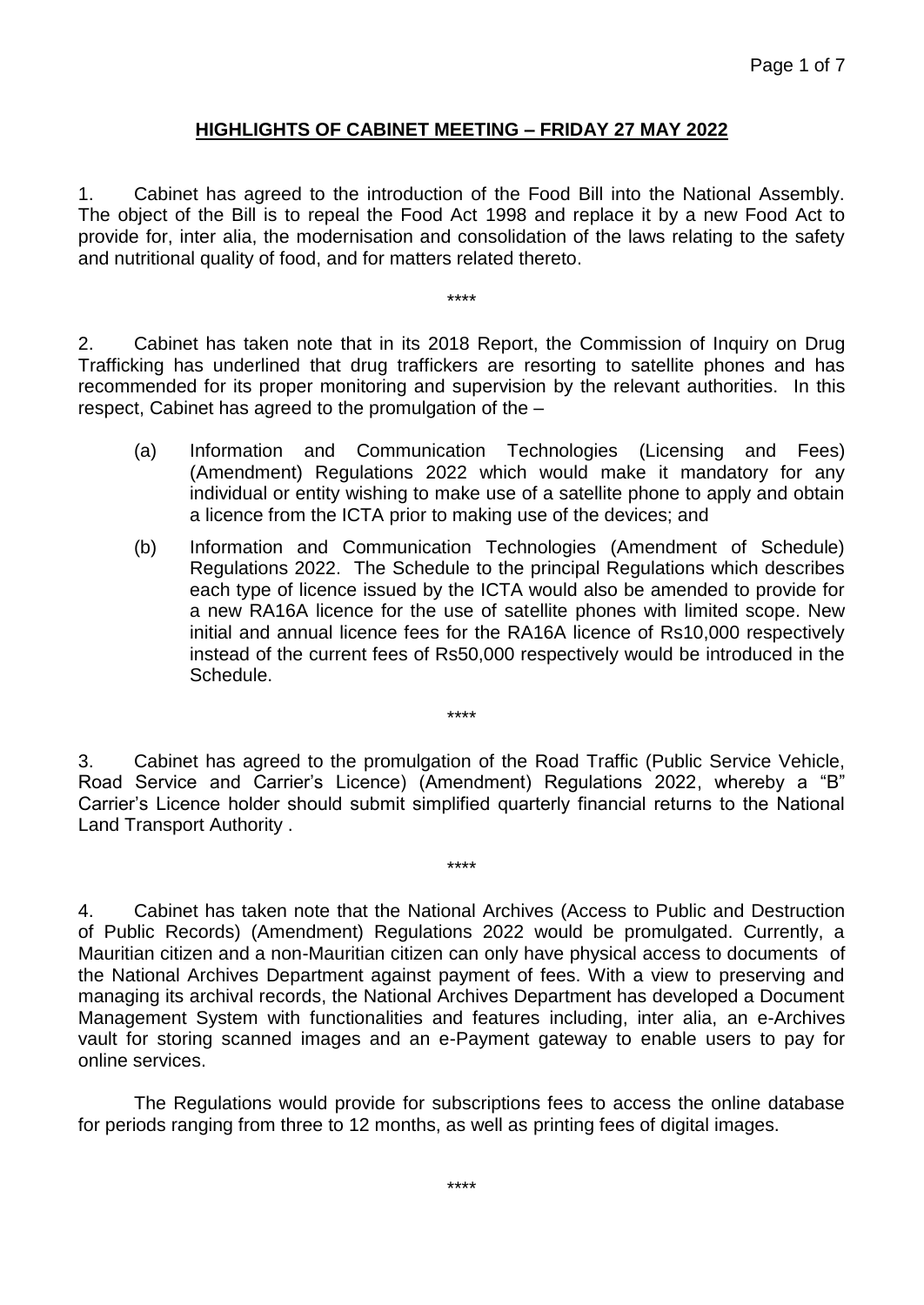5. Cabinet has taken note that the Sugar Insurance Fund (Reduced General Insurance Premium) Regulations 2022 would be promulgated with a view to exempting sugarcane planters and métayers producing up to 60 tons of sugar from the general insurance premium payable to the Sugar Insurance Fund Board for crop 2021 as announced in Budget Speech 2021-2022.

6. Cabinet has taken note that the following Regulations would be made under the Seed  $Act -$ 

\*\*\*\*

- (a) Seeds (Sampling and Testing) Regulations 2022;
- (b) Seeds (Seed Production and Certification) Regulations 2022;
- (c) Seeds (Registration of Variety) Regulations 2022;
- (d) Seeds (Import and Export) Regulations 2022;
- (e) Seeds (Registration of Seed Dealer and Seed Producer) Regulations 2022;
- (f) Seeds (Marketing) Regulations 2022; and
- (g) Seeds (Appeal Board) Regulations 2022.

The above set of Regulations would allow the seed sector to be properly regulated by providing relevant stakeholders information on the quality, germination percentage as well as yield capacity of seeds which are being imported. The Regulations would also ensure preservation of local seed varieties which have adapted to the climate.

7. Cabinet has agreed to the National Audit Office of Mauritius signing a Memorandum of Understanding with the Office of the Comptroller and Auditor General of India. The Memorandum of Understanding provides for cooperation in the following areas –

\*\*\*\*

- (a) training in Mauritius or in India on a need basis;
- (b) capacity building in terms of participation in selected conferences, seminars, internships and other training activities of international character;
- (c) exchange of visits or programmes for strengthening institutional relationship; and
- (d) sharing of experiences and best practices in the field of public auditing.

\*\*\*\*

8. Cabinet has taken note of the implementation of zero-interest loan scheme for patients undergoing treatment in private clinics as well as implementation of policy of referral of certain patients to private clinics by the Ministry of Health and Wellness. To that end, the Ministry of Health and Wellness would be signing Memoranda of Understanding with the Association of Private Clinics and two banks.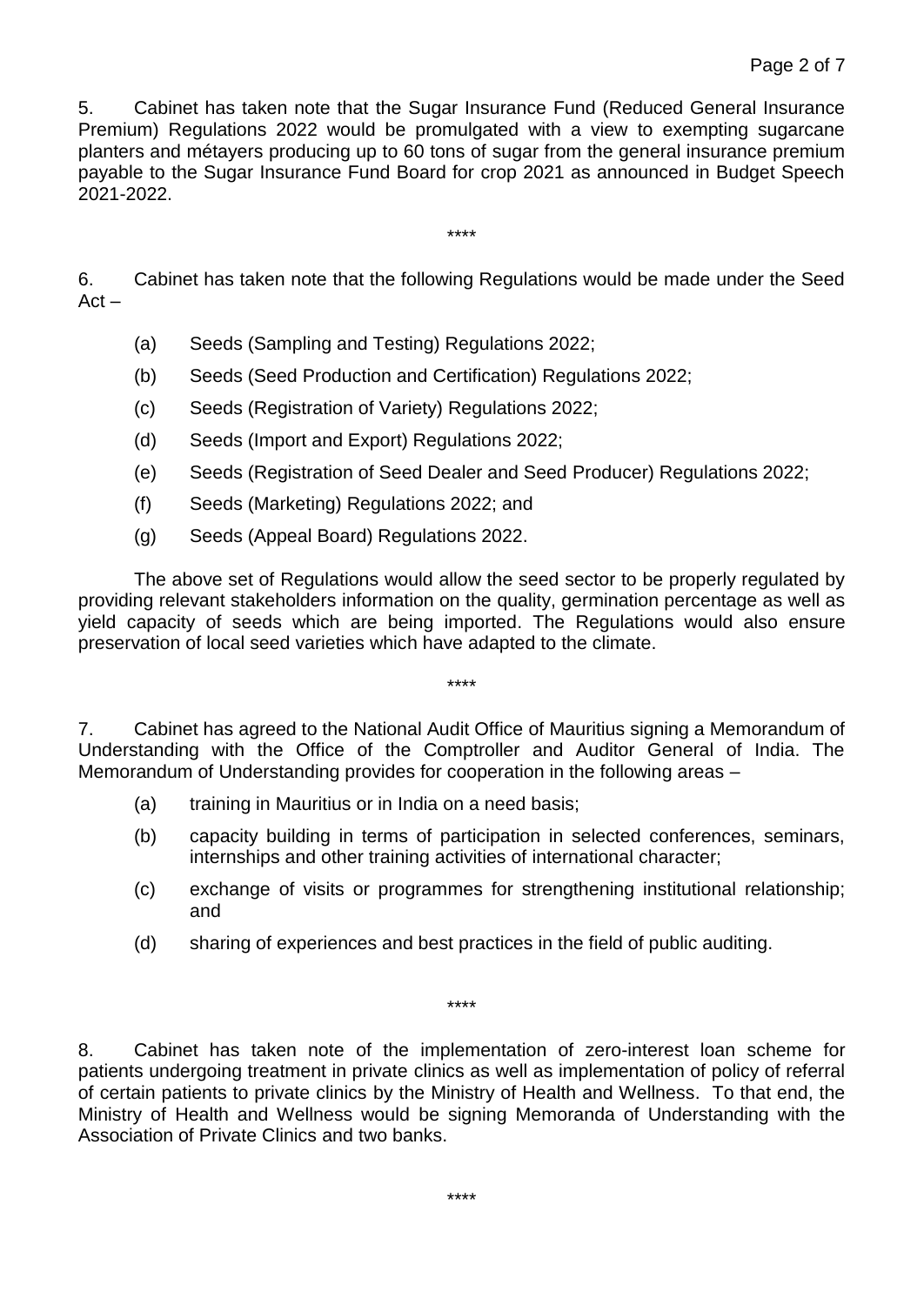9. Cabinet has agreed to the launching of the Request for Proposals for the 'Development and Operation of a Modern Urban Terminal at Quatre Bornes'. The advent of the Metro Express Project at Quatre Bornes has given rise to opportunities for the redevelopment of a strategic area in the town centre into a modern urban terminal.

\*\*\*\*

10. Cabinet has agreed to the "Master Plan for the Environment in the Republic of Mauritius (2020–2030)". The Action Plan contained in the document comprises policy recommendations relating to thematic areas, namely *la culture environnementale; urbanisme et politique environnementale; le changement climatique; zone côtières et environnement marin; biodiversité et ressources naturelles; lutte contre la pollution; la gestion des déchets; et contrôle des déchets plastiques*. The Master Plan also proposes a set of overarching and cross-cutting policy recommendations geared towards addressing systemic issues.

\*\*\*\*

11. Cabinet has agreed to the introduction of a new Planters' Protection Scheme in replacement of the Agricultural Calamities Solidarity Scheme and the Crop Loss Compensation Scheme that are implemented by the Small Farmers Welfare Fund (SFWF). The new Scheme would be mandatory for planters (vegetables, fruits, flowers, tea in open culture and sheltered-farming) registered with the SFWF to benefit from a compensation.

\*\*\*\*

12. Cabinet has taken note of the introduction of a Healthy Living and Wellness Programme in the school curriculum to further consolidate the holistic education of learners. The Healthy Living and Wellness Programme would be so calibrated as to consist of a number of components comprising, inter alia, breathing techniques, age appropriate yoga postures, healthy eating habits and stress management.

The Programme would thus promote physical fitness along with healthy lifestyle. In the long term, this initiative would foster healthier future generations and help reduce risk factors, including the prevalence of non-communicable diseases. Holistic Educators would be trained and tasked with the delivery of the Programme.

\*\*\*\*

13. Cabinet has taken note of the signing, on behalf of Government of Mauritius, of an amended project document, in respect of the Strategic Action Programme, Policy Harmonisation and Institutional Reforms (SAPPHIRE) project, reflecting a change in portfolio for the management thereof from the United Nations Development Programme (UNDP) Seychelles Office to the Headquarters of the UNDP.

The SAPPHIRE project, which is expected to be completed by 2023, aims at combatting ocean degradation and strengthening of ocean governance in the Western Indian Ocean region.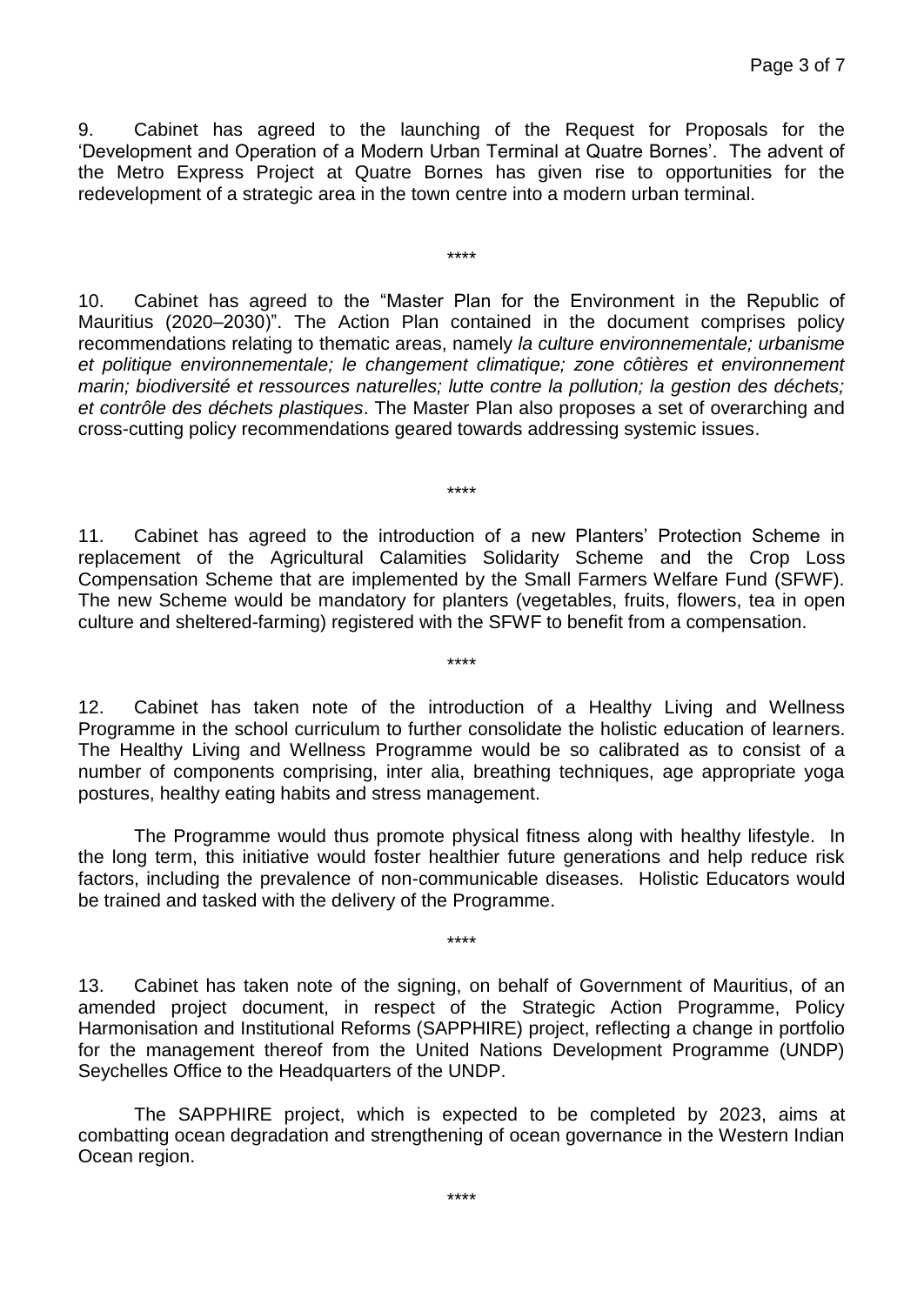14. Cabinet has taken note of the activities that the Ministry of Environment, Solid Waste Management and Climate Change would organise, in collaboration with various stakeholders, to mark World Environment Day 2022, celebrated on 05 June. The theme for this year is "*Stockholm+50: a healthy planet for the prosperity of all – our responsibility, our opportunity*". The official launching of World Environment Day 2022 would be held on 05 June 2022 at Phoenix Mall and the following activities would be organised to mark the event –

- (a) cleaning up of lagoons at Mont Choisy, Flic en Flac, Blue Bay and Belle Mare; and
- (b) enhanced enforcement operations on Plastic Regulations and vehicular smoke emission around the island.

15. Cabinet has taken note of the outcome of the national consultations undertaken in the context of the forthcoming international environmental meeting "*Stockholm+50: a healthy planet for the prosperity of all – our responsibility, our opportunity*" scheduled on 02 and 03 June 2022 in Stockholm, Sweden.

\*\*\*\*

The Ministry of Environment, Solid Waste Management and Climate Change, in collaboration with UNDP Country Office, organised national consultations, through various meetings, survey questionnaires and online discussions, on the Stockholm+50 three leadership dialogues which are –

- (a) reflecting on the urgent need for actions to achieve a healthy planet and prosperity of all;
- (b) achieving a sustainable and inclusive recovery from the coronavirus disease (COVID-19) pandemic; and
- (c) accelerating the implementation of the environmental dimension of sustainable development in the context of the decade of action and delivery for sustainable development.

The Report highlights the themes discussed, the challenges and opportunities identified along with proposed recommendations.

\*\*\*\*

16. Cabinet has taken note of the activities being organised by the Ministry of Arts and Cultural Heritage to pay tribute to late Sir Anerood Jugnauth to commemorate his first death anniversary, namely –

- (a) inauguration of the Samadhi and Memorial Monument at the SSR Botanic Garden, Pamplemousses, followed by the unveiling of the bronze portrait of late Sir Anerood Jugnauth; and
- (b) opening of a temporary exhibition on late Sir Anerood Jugnauth which would be held at Chateau de Mon Plaisir. The exhibition would, inter alia, comprise exhibition panels, video footage and exhibits depicting his life from his childhood to that of a Statesman. The exhibition which would be launched on 06 June 2022 would thereafter be opened to the public from 07 June to 26 June 2022 at Chateau de Mon Plaisir.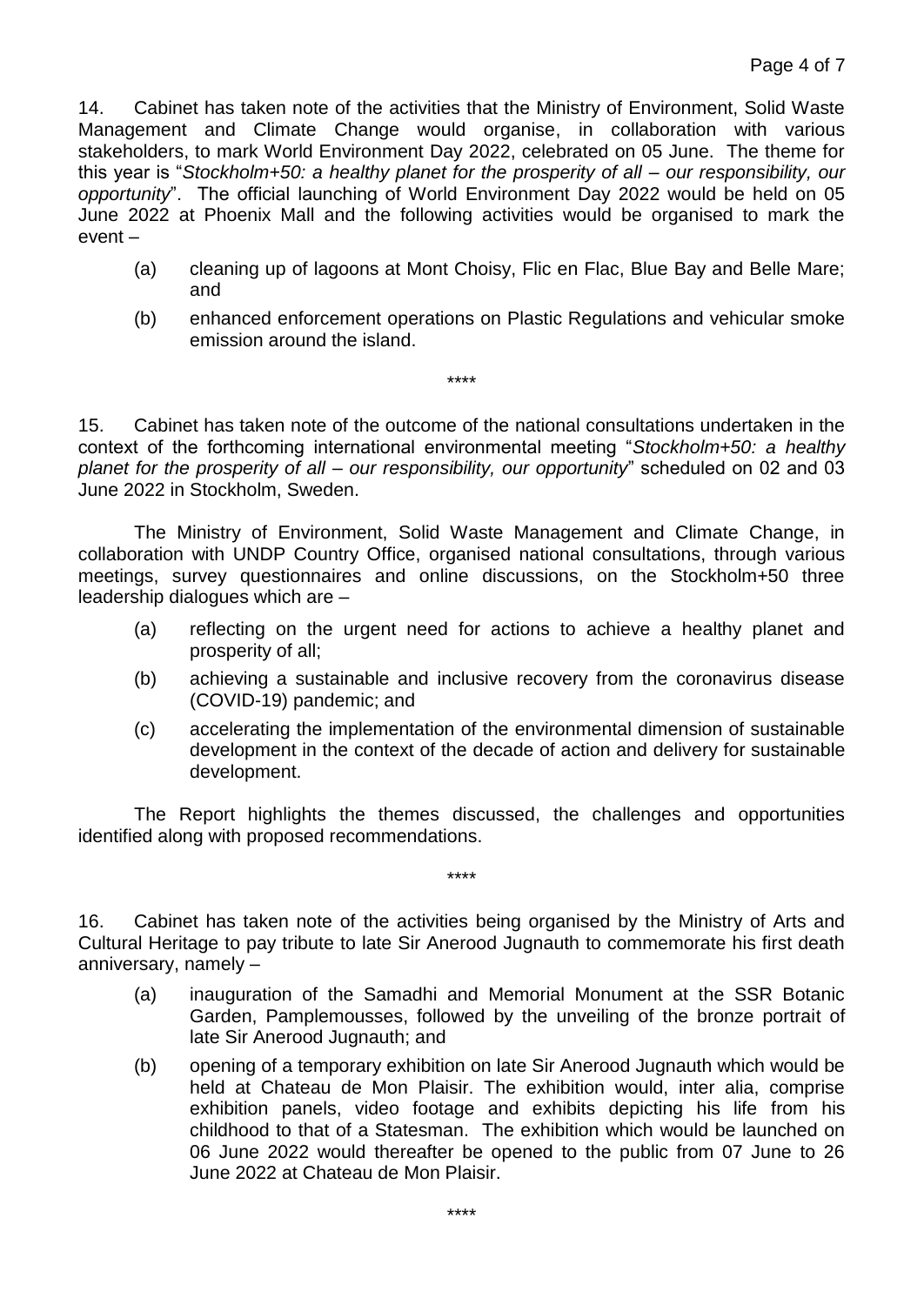17. Cabinet has taken note that the Ministry of Youth Empowerment, Sports and Recreation would organise the fifth edition of the activity "*Pédaler en Sécurité*" on Sunday 05 June 2022 from 0900 hours to 1100 hours. The main objective of the activity is to encourage the population at large to practise cycling as a physical activity while observing safety measures. The theme for this year is "Cycle for Nature" as it coincides with World Environment Day.

The activity would be held in all the 20 constituencies of the island with some 20 groups of participants. Each group would depart at a designated site in each of the 20 constituencies. The itinerary in each constituency has been identified and the track to be covered in each constituency would be around 10 kms.

18. Cabinet has taken note of the situation of the COVID-19 pandemic prevailing across the world. Some 529.8 million cases have been reported globally, of which 500.3 million persons have been successfully treated.

\*\*\*\*

With regard to Mauritius, as at 25 May 2022, there were 178 active cases of COVID-19, out of which 15 were admitted at the New ENT Hospital. Over the period 19 to 25 May 2022, no death was attributed to COVID-19.

Cabinet has also taken note of progress in the COVID-19 Vaccination Programme, including the administration of the booster dose in the Republic of Mauritius.

\*\*\*\*

19. Cabinet has taken note of cases of Monkeypox that have been reported in 20 countries across the world. Sanitary authorities at ports of entry in Mauritius were closely monitoring the situation. Arrangements are being made by the Ministry of Health and Wellness for the procurement of tests and vaccines against Monkeypox.

\*\*\*\*

20. Cabinet has taken note that the Ministry of Foreign Affairs, Regional Integration and International Trade, along with the COMESA Secretariat, would organise a national consultative workshop on the COMESA Conflict Early Warning System (COMWARN) from 06 to 08 July 2022. COMWARN aims at developing the Structural Vulnerability Assessment (SVA) for the COMESA region. It provides a basis for policy options that are tailor-made to assist its Member States to address structural conditions for conflict prevention as well as peace and prosperity in the region.

The main objective of the workshop is to come up with a national SVA response strategy for Mauritius. Participants would be sensitised on the COMESA and the African Union SVA methodologies. The Secretariat would present and discuss Mauritius' SVA and identify the necessary response strategies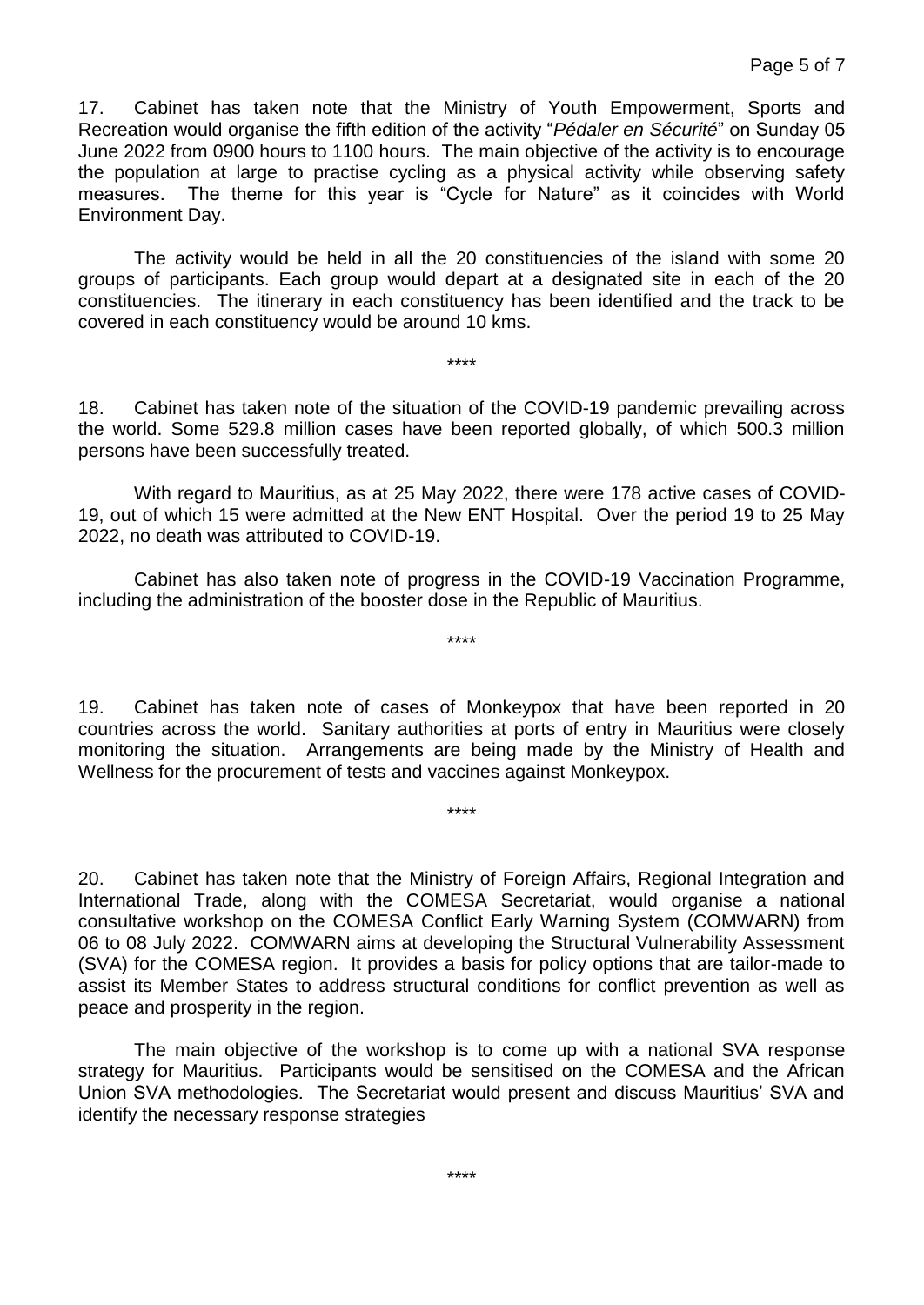21. Cabinet has taken note that seven athletes are participating in the African Judo Championships being held from 26 to 29 May 2022, in Algeria. Mauritius won one gold medal and one silver medal as follows –

- (i) Ms Priscilla Morand gold medal; and
- (ii) Ms Christianne Legentil silver medal.

22. Cabinet has taken note that Club M has been qualified to play six matches in the preliminaries of African Cup of Nations 2023 group stage.

\*\*\*\*

\*\*\*\*

23. Cabinet has taken note that the Opening Ceremony for the 22<sup>nd</sup> African Senior Athletics Championships would be held on Wednesday 08 June 2022 at the Côte D'Or National Sports Complex. Some 837 participants from 44 African countries, including 622 athletes, have already confirmed their participation to these Championships.

\*\*\*\*

24. Cabinet has taken note of the holding of the Public Service Excellence Award (PSEA) ceremony on Friday 27 May 2022 to reward the winners of the PSEA 2021 edition. The theme chosen was "Promoting an agile and responsive Public Service", which purports to prompt public organisations to adopt innovative practices and technologies to enhance public service delivery. 50 entries were received in the Main Award Category and nine entries in the Special Award Category from Small Sections/Divisions/Public Organisations. The Panel shortlisted 13 projects which have introduced innovative practices, processes and procedures in organisations to improve service delivery and carried out a final assessment to determine the winners.

25. Cabinet has taken note of the activities being organised by the Ministry of Health and Wellness in the context of World No Tobacco Day 2022, observed on 31 May, namely –

\*\*\*\*

- (a) an official ceremony for the launching of activities on 31 May 2022 at the University of Mauritius which would include exhibition, counselling, sensitisation sessions, talks on the ill effects of smoking in the community and the launching of videos;
- (b) radio talks and TV programmes on MBC on the dangers that tobacco use pose to public health and on the services provided by the Tobacco Cessation Clinics;
- (c) intensive crackdown operations by Public Health and Food Safety Inspectors, in collaboration with the Police to discourage people from smoking in public places; and
- (d) collection of cigarette butts by officers of the Ministry of Health and Wellness and students of the University of Mauritius, the Open University of Mauritius and the Mauritius Institute of Education, to sensitise the public in general on the serious threat that cigarette waste has on the environment.

The theme chosen for this year is "Tobacco: Threat to our environment".